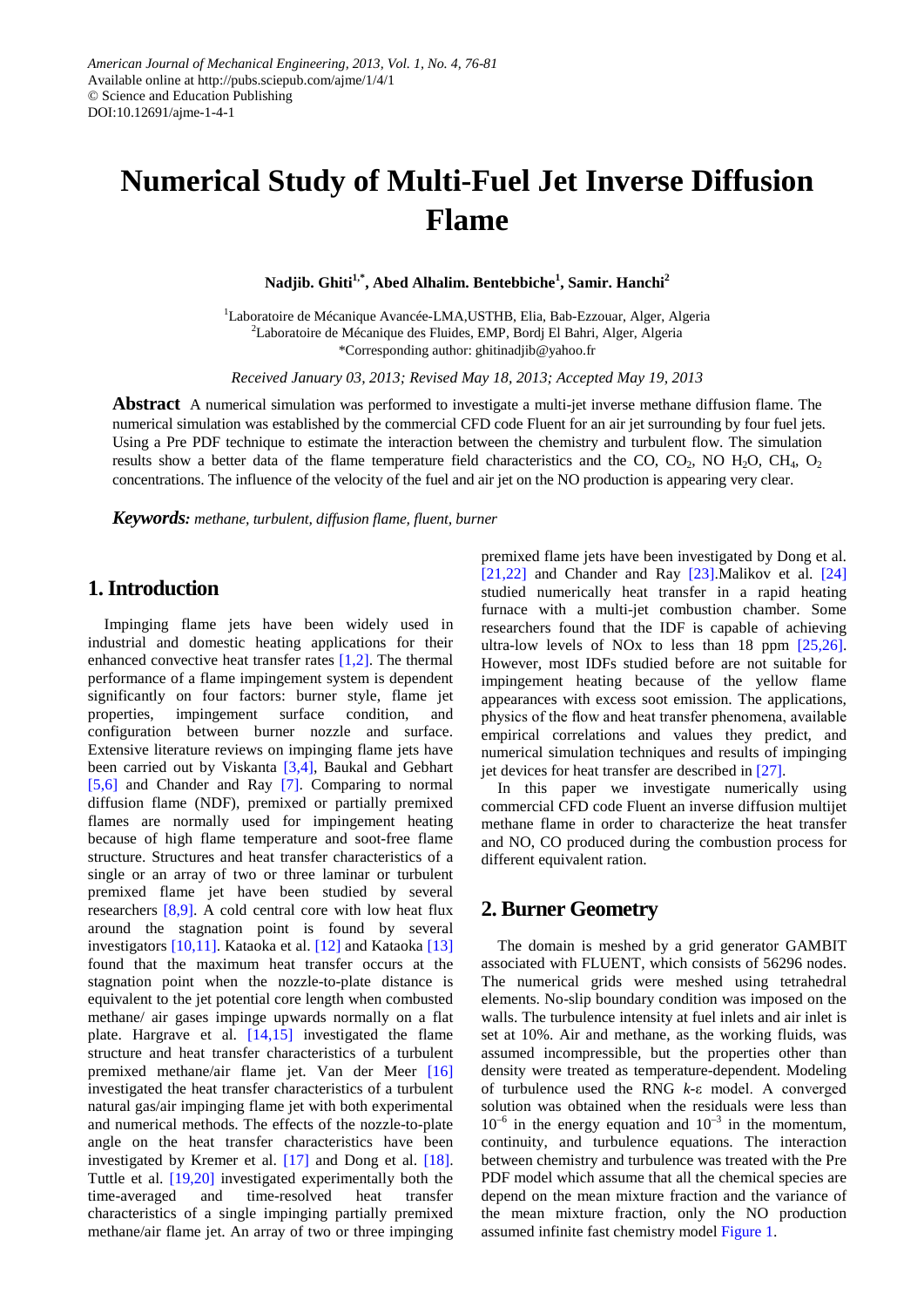<span id="page-1-0"></span>

**Figure 1**. Burner geometry design description

## **3. Results and Discussion**

The temperature field [Figure 2](#page-1-1) characterized by the methane flame from the four methane jets surrounding the air jet. The flame base where fuel entrainment occurs is a low temperature region due to the lack in chemical reactions and there is even a cool core with temperature below 500K, which corresponds to the potential core of the air jet. As chemical reactions evolve above the flame neck and in the mixing zone, flame temperature gradually increases while the temperature at the center of the flame is still the lowest due to presence of excess air near the flame axis. The mixing process of supplied air and fuel is finally completed in the mixing region before it reaches the main reaction zone which is typically associated with maximum flame temperature [\[28\].](#page-5-3)

<span id="page-1-1"></span>In this case, the behavior of the jet is very complex and different from a jet issued from single jet flame.



**Figure 3.** Velocity vectors colored by velocity magnitude (m/s) , air inlet  $=2.5$ m/s, fuel inlet=  $5$ m/s



**Figure 2.** three dimensions contours of temperature for an inverse diffusion methane flame (K)



**Figure 4.** three dimensions contour of mass fraction of pollutant NO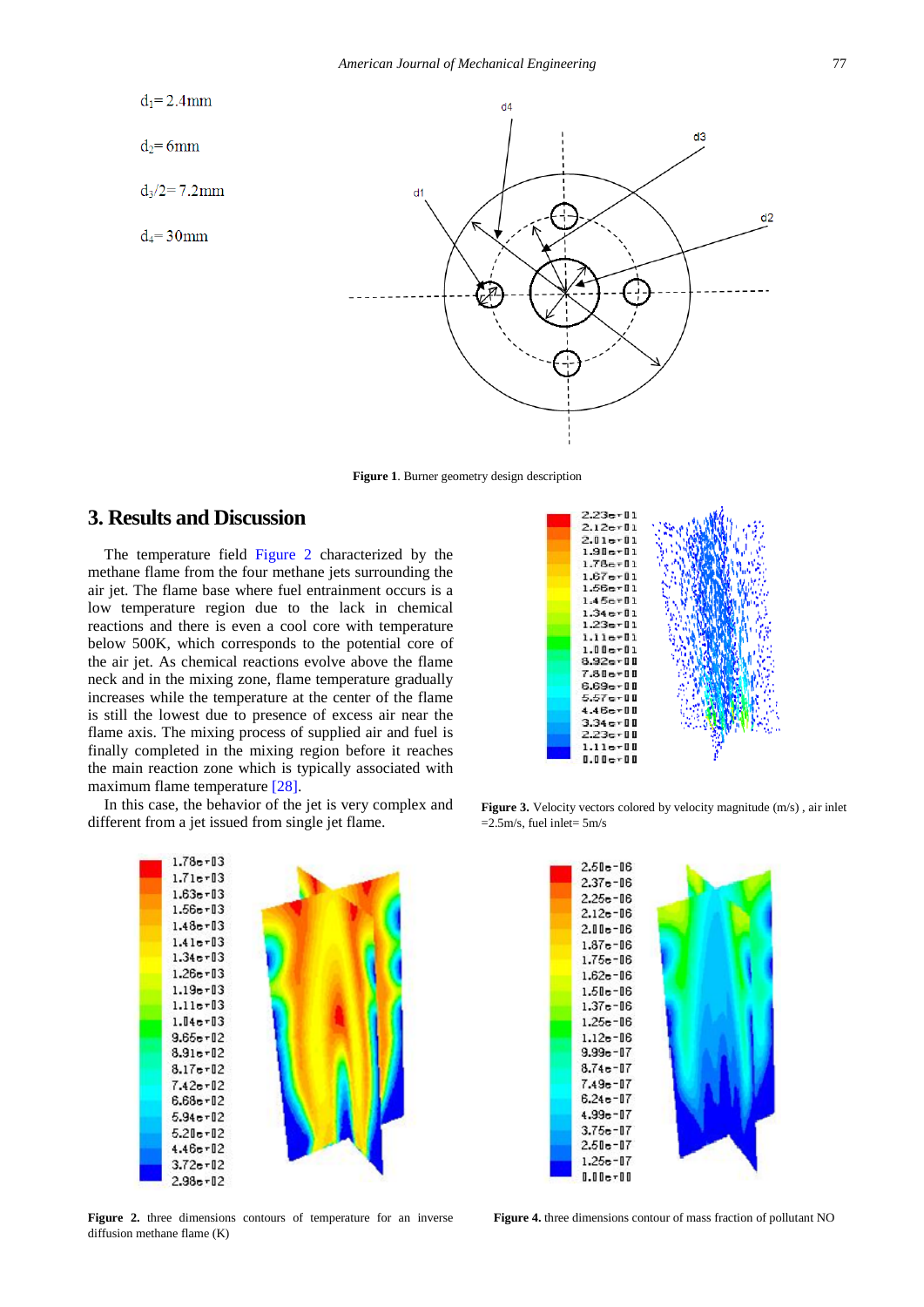<span id="page-2-3"></span>

**Figure 5.** three dimensions contour of mass fraction of pollutant  $N_2O$ 

The complex geometry of the burner presented in this study lead to a particular flow field of species propagation. The distribution of the velocity and the turbulent intensity is of crescent shape at the exit of the nozzles, with high levels of turbulence, and these values decrease rapidly to low levels after the injection and increase after when the combustion arise.

The requirement to significantly reduce NO<sub>x</sub> while maintaining combustor performance is one of the main drivers for industrial and domestic burners research. This paper reports on the results of a numerical investigation on the effects of using multi fuel jets surrounding an air jet on NOx emissions in an inverse diffusion flame. The methane flame is computed using the fluent software. Results indicate that, with regard to their NOx characteristics, the diffusion flame can be emitted different types of NO fuel NO and prompt NO and reburn NO and thermal NO, it depend to the flame temperature and fuel air mixing. It was observed that the prompt NO formation rate in the inverse diffusion flame is significantly higher than the thermal NO and fuel NO.

<span id="page-2-0"></span>

**Figure 6.** three dimensions contours of rate of thermal NO (Kgmol/m<sup>3</sup>s)

<span id="page-2-1"></span>

<span id="page-2-2"></span>**Figure 7.** three dimensions contours of rate of prompt NO ( $Kgmol/m<sup>3</sup>s$ )



**Figure 8**. three dimensions contours of rate of fuel NO (Kgmol/m3s)



**Figure 9.** three dimensions contours of rate of  $N_2O$  path NO (Kgmol/m<sup>3</sup>s)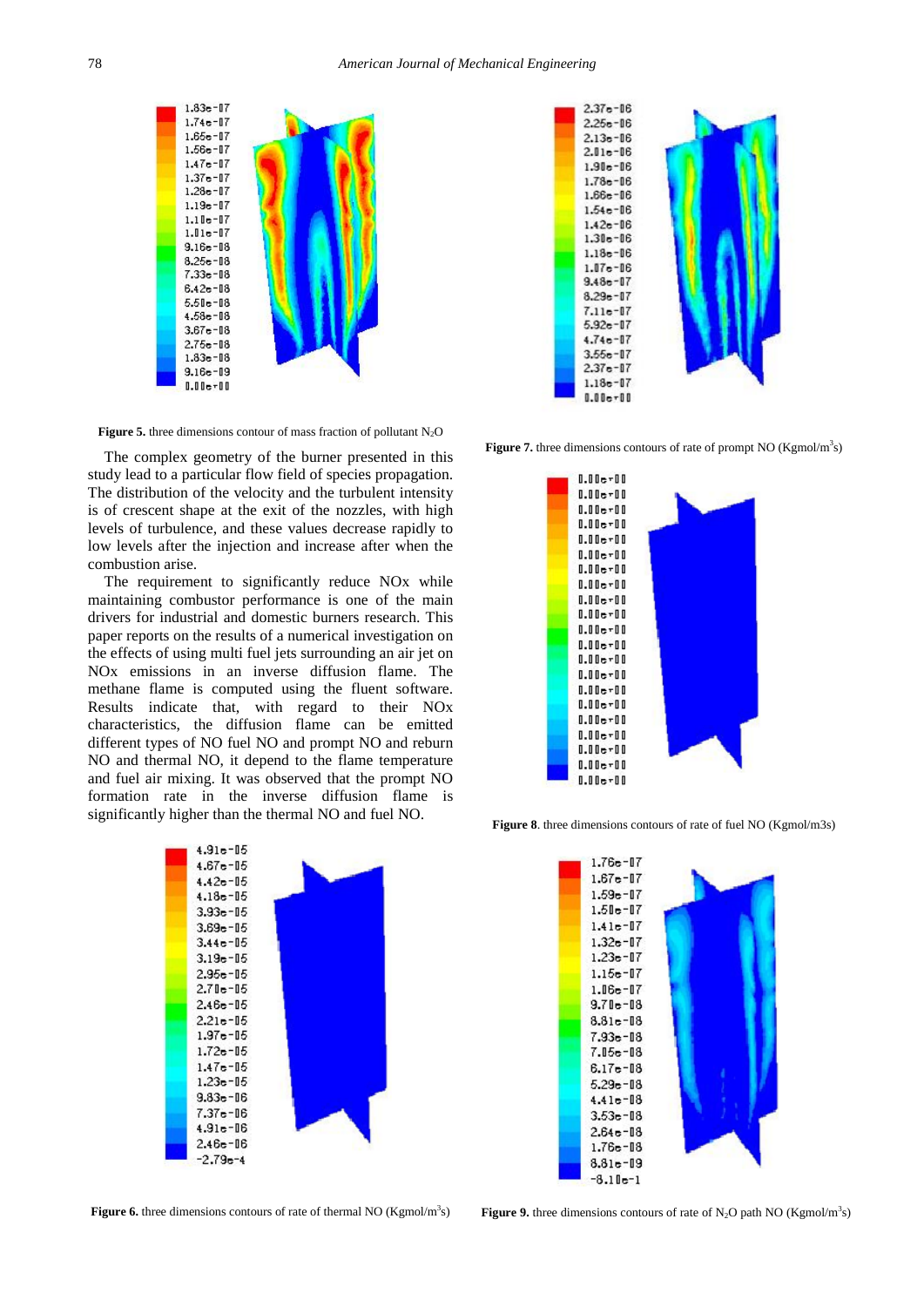<span id="page-3-3"></span>

Figure 10. three dimensions contours of rate of reburn NO (Kgmol/m<sup>3</sup>s)

[Figure 2](#page-1-1) presents the temperature contours of the flame, while [Figure 11,](#page-3-0) [Figure 12](#page-3-1) and [Figure 13](#page-3-2) shows the contours of the mole fractions of some species  $CH<sub>4</sub>$  , CO<sub>2</sub>, CO. The global flame structure for the methane fuel is influenced by the form of the burners in the sense that the flame contains two distinct reaction zones, namely the first reaction zone near the burners inlet and in the middle reaction zone on the core of the flame reaction mixing with air. The first reaction zone is characterized by the fuel-rich oxidation chemistry that involves the pyrolysis/consumption of fuel, the production of "intermediate fuel" species  $(C_2H_2, CO, and H_2)$ , and to a lesser extent production of  $CO<sub>2</sub>$  and  $H<sub>2</sub>O$ . The intermediate fuel species are transported to the nonpremixed reaction zone, where they are oxidized to form  $CO<sub>2</sub>$  and  $H<sub>2</sub>O$ . Thus, the nonpremixed zone is characterized by the oxidation of these intermediate fuel species.

Due to the differences in ignition characteristics, which are related to the fuel-rich low temperature oxidation chemistry, the premixed reaction zone in methane flame is located farther downstream (from the fuel nozzle).the OH chemical species shown in [Figure 15](#page-4-15) gave the flame structure.

<span id="page-3-0"></span>

**Figure 11.** three dimensions contours of mass fraction of CO

<span id="page-3-1"></span>

<span id="page-3-2"></span>**Figure 12.** three dimensions contours of mass fraction of  $CO<sub>2</sub>$ 



**Figure 13.** three dimensions contours of mass fraction of CH4

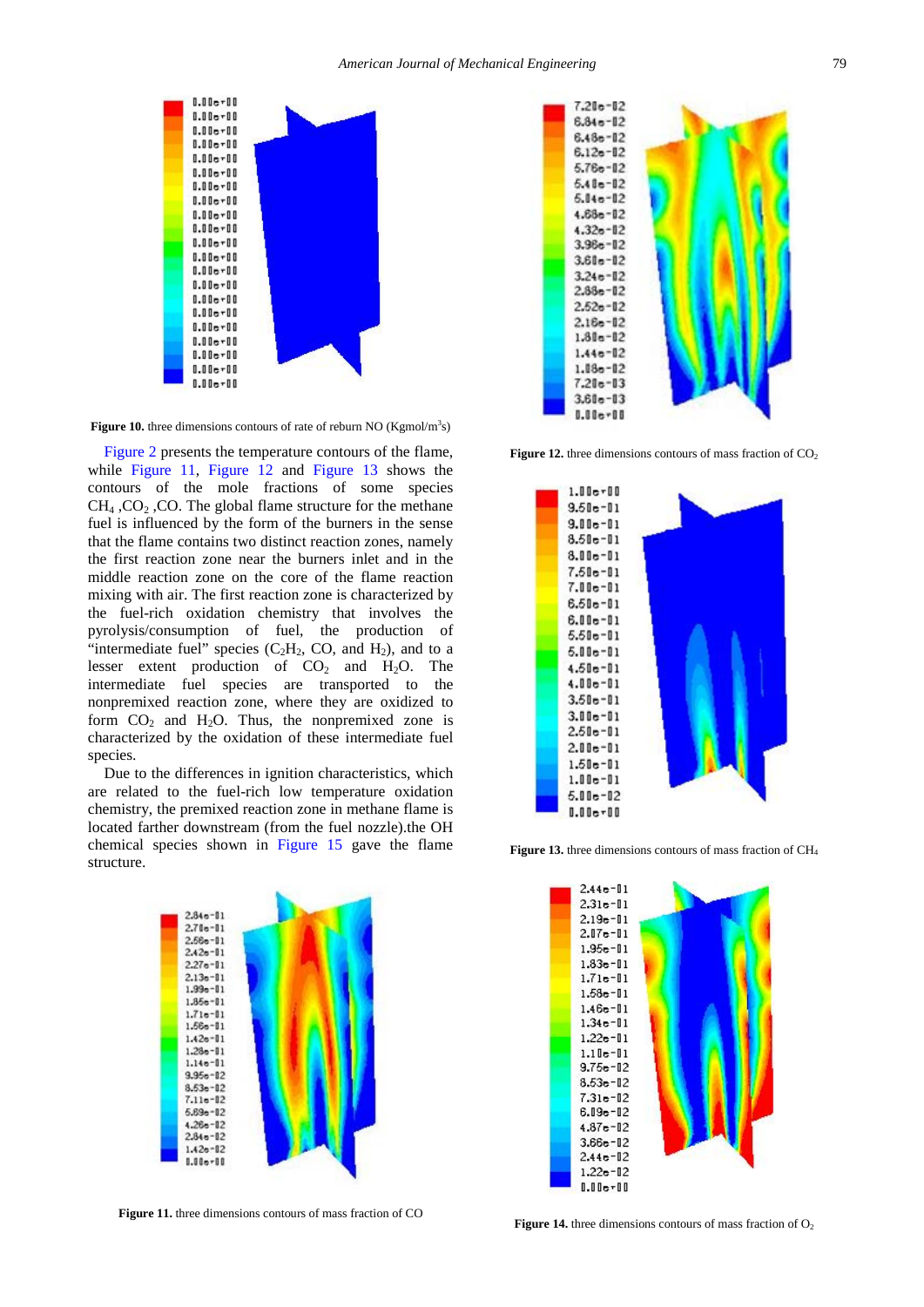<span id="page-4-15"></span>

**Figure 15.** three dimensions contours of mass fraction of OH

In the methane flame, [Figure 6,](#page-2-0) [Figure 7,](#page-2-1) [Figure 8](#page-2-2) and [Figure 10](#page-3-3) most of the NO is produced in the nonpremixed zone. However, while most of the NO is produced through the prompt mechanism in the inverse diffusion flame, it is produced mainly through the thermal mechanism in methane diffusion jet flame. This represents an important difference with regard to the NOx characteristics of the inverse diffusion flame and a jet diffusion flame. And in the inverse diffusion flame we observe a high production of  $N<sub>2</sub>O$  in the reaction zone [Figure 5.](#page-2-3)

The higher prompt NO in methane flame is due to the significantly larger amount of acetylene transported to the nonpremixed inverse flame, while the higher thermal NO is due to the higher temperature and higher concentrations of O and OH radicals in the nonpremixed flame.

[Figure 15](#page-4-15) the mass fraction OH describe the shape and form of the inverse diffusion flame this type of flame has conical shape and cold central core surrounding by a reaction zone this due to the geometrical form of the burner.

#### **4. Conclusions**

The flow pattern, flame structure and pollutants emission characteristics of an inverse diffusion flame jet have been investigated numerically to explore the feasibility for impingement heating. The following conclusions can be drawn from this investigation:

1. The interference between air and fuel jets complicates the flow pattern and determines the flame structure. It is found that the flame shape and structure are mainly dependent on the air jet velocity and the ratio of the air and fuel velocities. It is found that it is this type of IDF that combines the advantage of both diffusion flame and premixed flame, with no possibility of flashback, high flame temperature and acceptable pollutants emission level.

2. The thermal structure of the IDF can be divided into four characteristic zones, i.e., the base flame zone, which is cool and lack in chemical reaction, the mixing zone, which includes the flame neck where the fuel/air mixing is completed, the combustion zone, which refers to the inner cone, and the post-flame zone. The post-flame zone is characterized by chemical reaction in the early stage and air dilution in the latter. The surrounding fuel jets impinge on the central air jet when the velocity difference is large enough. The high pressure around the stagnation point results in the formation of a recirculation zone near the flame neck, which stabilizes the premixed flame torch.

### **References**

- <span id="page-4-0"></span>[1] C.J. Hoogendoorn, Cz.O. Popiel, Th.H. van der Meer, Turbulent heat transfer on a plane surface in impingement round premixed plate jets, Int. Heat Transfer Conf. (1978) 107-112.
- [2] J.E. Anderson, E.F. Stresino, Heat transfer from flames impinging on flat and cylindrical surfaces, J. Heat Transfer 85 (1963) 49-54.
- <span id="page-4-1"></span>[3] R. Viskanta, Heat transfer to impinging isothermal gas and flame jets, Exp. Thermal Fluid Sci. 6 (1993) 111-134.
- [4] R. Viskanta, Convective and radiative flame jet impingement heat transfer, The Ninth International Symposium on Transport Phenomena in Thermal-Fluids Engineering (1996) 46-60.
- <span id="page-4-2"></span>[5] C.E. Baukal, B. Gebhart, A review of flame impingement heat transfer studies – Part 1: Experimental conditions, Combust. Sci. Technol. 104 (1995) 339-357.
- [6] C.E. Baukal Jr., B. Gebhart, A review of empirical flame impingement heat transfer correlations, Int. J. Heat Fluid Flow 17 (1996) 386-396.
- <span id="page-4-3"></span>[7] S. Chander, A. Ray, Flame impingement heat transfer: a review, Energy Convers. Manage. 46 (18–19) (2005) 2803-2837.
- <span id="page-4-4"></span>[8] J.K. Kilham, M.R.I. Purvis, Heat transfer from hydrocarbon– oxygen flames, Combust. Flame 16 (1971) 47-54.
- [9] T.H. van der Meer, Stagnation point heat transfer from turbulent low Reynolds number jets and flame jets, Exp. Thermal Fluid Sci. 4 (1991) 115-126.
- <span id="page-4-5"></span>[10] A. Milson, N.A. Chigier, Studies of methane and methane–air flames impinging on a cold plate, Combust. Flame 21 (1973) 295- 305.
- [11] L.L. Dong, C.S. Cheung, C.W. Leung, Heat transfer from an impinging premixed butane/air slot flame jet, Int. J. Heat Mass Transfer 45 (5) (2002) 979-992.
- <span id="page-4-6"></span>[12] K. Kataoka, H. Shundoh, H. Matsuo, Convective heat transfer between a flat plate and a jet of hot gas impinging on it, Drying 84 (1984) 218-227.
- <span id="page-4-7"></span>[13] K. Kataoka, Optimal nozzle-to-plate spacing for convective heat transfer in nonisothermal, variable-density impinging jets, Drying Technol. 3 (2) (1985) 235-254.
- <span id="page-4-8"></span>[14] G.K. Hargrave, M. Fairweather, J.K. Kilham, Forced convective heat transfer from premixed flames-Part 1: Flame structure, Int. J. Heat Fluid Flow 8 (1) (1987) 55-63.
- [15] G.K. Hargrave, M. Fairweather, J.K. Kilham, Forced convective heat transfer from premixed flames-Part 1: Impingement heat transfer, Int. J. Heat Fluid Flow 8 (2) (1987) 132-138.
- <span id="page-4-9"></span>[16] Theo van der Meer, Heat transfer from impinging flame jets, Ph.D. Thesis, 1987, the Delft University, Netherland.
- <span id="page-4-10"></span>[17] H. Kremer, E. Buhr, R. Haupt, Heat Transfer from Turbulent Free-Jet Flames to Plate surfaces (1973) 463-472.
- <span id="page-4-11"></span>[18] L.L. Dong, C.W. Leung, C.S. Cheung, Heat transfer characteristics of premixed butane/air flame jet impinging on an inclined flat surface, Heat Mass Transfer 39 (2002) 19-26.
- <span id="page-4-12"></span>[19] S.G. Tuttle, B.W. Webb, M.Q. Mcquay, Convective heat transfer from a partially premixed impinging flame jet. Part 1: Timeaveraged results, Int. J. Heat Mass Transfer 48 (7) (2005) 236- 1251.
- [20] S.G. Tuttle, B.W. Webb, M.Q. Mcquay, Convective heat transfer from a partially premixed impinging flame jet. Part 2: Timeresolved results, Int. J. Heat Mass Transfer 48 (7) (2005) 1252- 1266.
- <span id="page-4-13"></span>[21] L.L. Dong, C.W. Leung, C.S. Cheung, Heat transfer and wall pressure characteristics of a twin premixed butane/air flame jets, Int. J. Heat Mass Transfer 47 (3) (2004) 489-500.
- [22] L.L. Dong, C.W. Leung, C.S. Cheung, Heat transfer of a row of butane/air flame jets impinging on a flat plate, Int. J. Heat Mass Transfer 46 (2003) 113-125.
- <span id="page-4-14"></span>[23] S. Chander, A. Ray, Heat transfer characteristics of three interacting methane/air flame jets impinging on a flat surface, Int. J. Heat Mass Transfer 50 (3-4) (2007) 640-653.